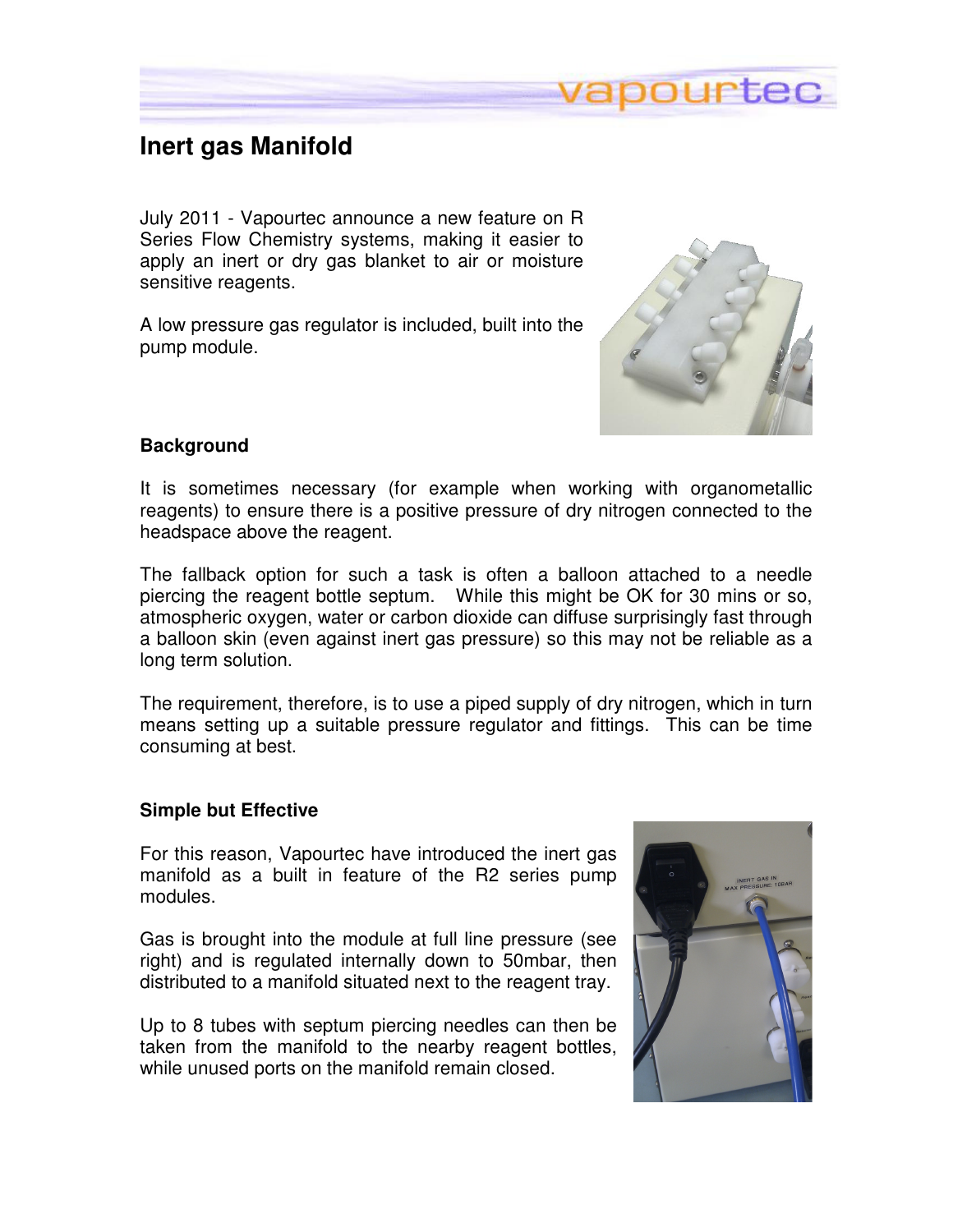



## **FAQ**

- Q When is this feature available
- A Systems that shipped from  $1<sup>st</sup>$  July 2011 have the capability to be upgraded with this feature. Systems shipping from 1<sup>st</sup> September 2011 will include the inert gas manifold as standard
- Q What would an upgrade entail ?
- A If the system is returned to base or an engineer visits the site, the feature can be added to an upgradable system in less than 1 hr.
- Q Can I purchase an upgrade kit and do the upgrade myself ?
- A Not at this time.
- Q What is the extra charge for this feature ?
- A There is no increase in price of the pump module for the addition of this facility.
- Q Do the manifold fittings have individual shutoff valves ?
- A No. The pressure is low (50 mbar) so even if fittings are changed while the gas is under pressure, the rate of gas escape is low. Of course, the user is free to add such fittings if preferred.
- Q Are septum piercing inert gas needles and tubes included ?
- A No, but they can be obtained from Vapourtec if required.